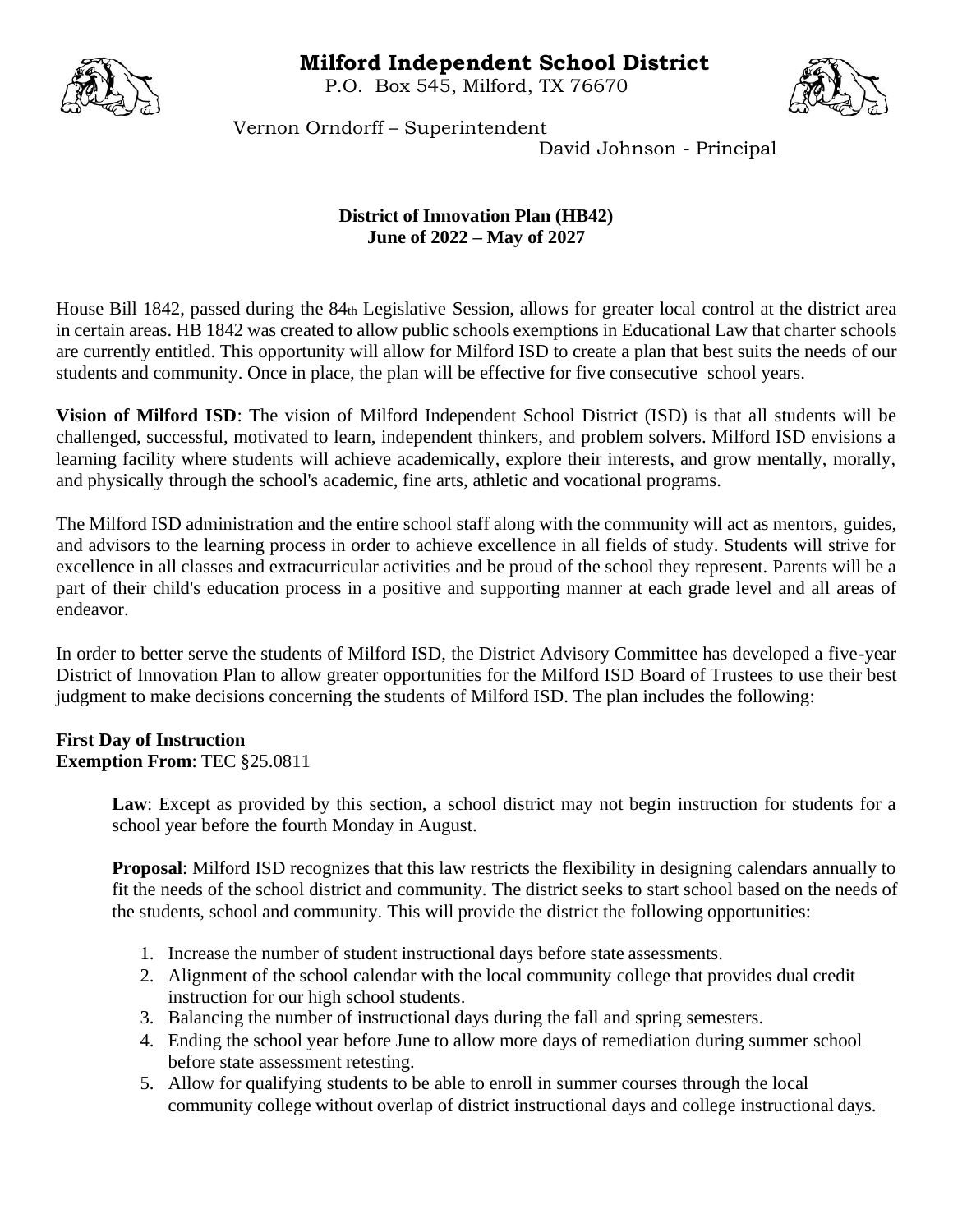# **Teacher Contract Days (Minimum Service Required)**

**Exemption From**: TEC §21.401

Law: (a) A contract between a school district and an educator must be for a minimum of 10 months' service. (b) An educator employed under a 10-month contract must provide a minimum of 187 days of service.

**Proposal**: Milford ISD seeks to better align the number of contractual days 10-month contract employees work with the required 75,600 minutes of instruction for students. Milford ISD will reduce the required days of service from 187 days to 182 days with no effect on 10-month contract employee's salary. In addition, this will also:

- 1. Increase the daily rate of pay for teachers.
- 2. Allow teachers more time during the summer to seek out individualized professional development that better relates to the needs of their fields of employment.
- 3. Assist in teacher retention and recruitment.

## **Teacher Contracts (Probationary Contracts) Exemption From**: TEC §21.102(b)

Law: (b) A probationary contract may not be for a term exceeding one school year. The probationary contract may be renewed for two additional one-year periods, for a maximum permissible probationary contract period of three school years, except that the probationary period may not exceed one year for a person who has been employed as a teacher in public education for at least five of the eight years preceding employment by the district.

**Proposal**: Milford ISD looks to increase the length of the probationary contract for teachers who have been employed at least five of the eight years from a maximum of one year period to a three year period. This will allow the district the following:

- 1. A longer evaluation period of the teacher to also include assessment data from the end of the first year of employment since contractual decisions have to be made prior to the end of the first academic year of employment.
- 2. These employees will also be subject to the probationary period set out in TEC §21.102(c) in order to allow more time to fairly and thoroughly assess an employee's performance.

## **Class Size**

TEC §25.112 Current: Texas Education Code limits the number of students in grades Kindergarten through 4th grade to 22. While the maximum number of students in K-4 classrooms may be addressed by a state waiver, the waivers must be applied for annually.

Proposed: By seeking the exception form TEC §25.112, the district would have flexibility for all campuses and classrooms for the duration of the District of Innovation Designation and would not be required to seek waivers annually. While the District intends to remain within the guidelines of the current education code as much as possible, the District seeks flexibility to provide the best learning environment for our K-4 students, including more flexibility when teaching, creative ways of delivering instruction, different types of instructional delivery and the ability to manage increases in class sizes.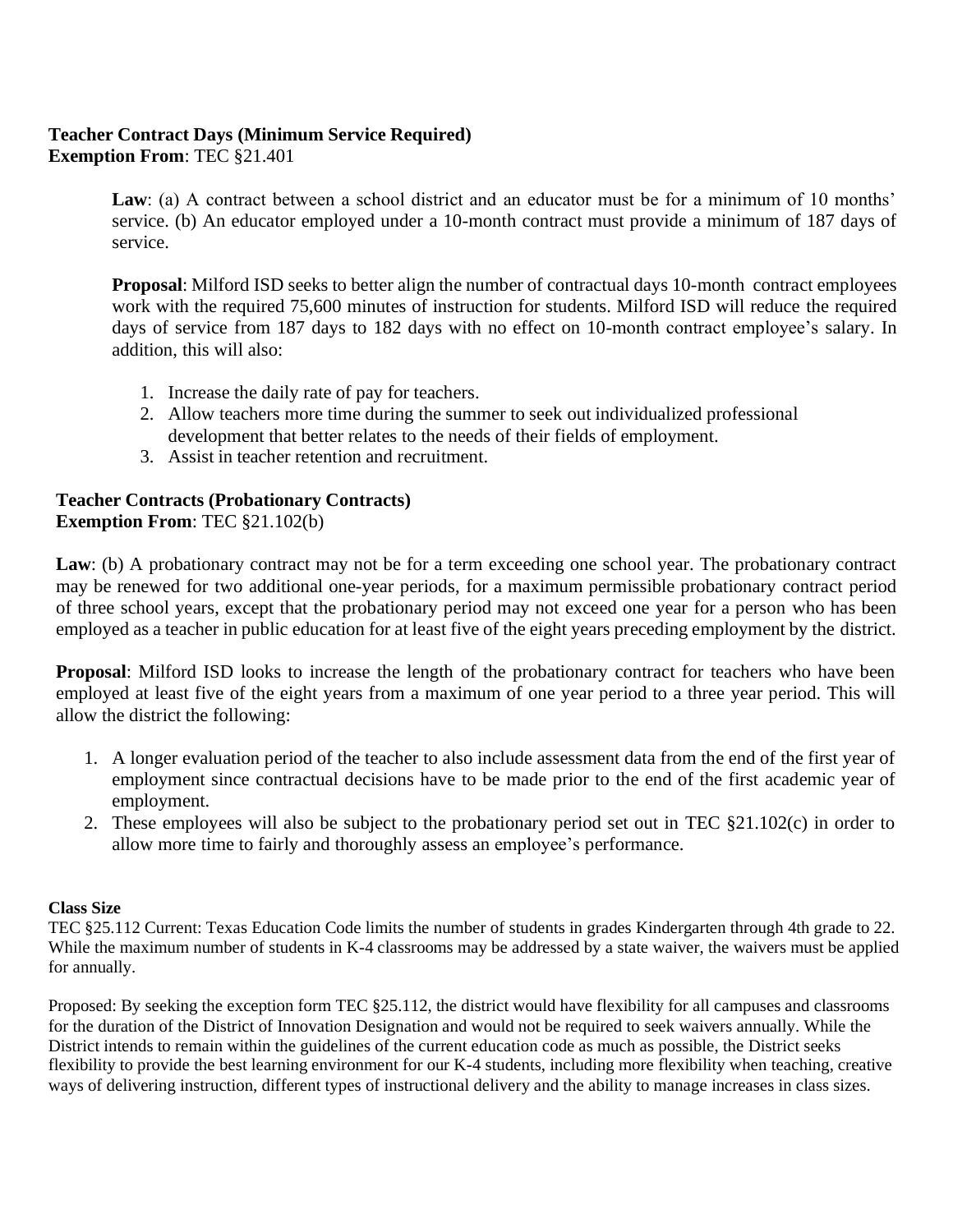#### **Notice of Class Size** TEC §25.113

Current: Texas Education Code requires districts to notify each parent in the class section that exceeds the 22:1 ratio, and inform them when a waiver has been submitted.

Proposed: In the event a classroom exceeds the 22:1 ratio in grades K-4, the class sizes will be reviewed by appropriate district and campus administration. The Board of Trustees will be informed of K-4 classes that exceed 22:1. TEA waivers and parent notification for class sizes in grades K-4 exceeding 22 will not be required.

# **Teacher Certification**

**Exemption From**: TEC §21.003(a)

Law: A person may not be employed as a teacher, teacher intern or teacher trainee, librarian, educational aide, administrator, educational diagnostician, or school counselor by a school district unlessthe person holds an appropriate certificate or permit issued as provided by Subchapter B.

Texas Education Code §21.003 and §21.053 outlines state certification standards for teachers. An exemption from these requirements allows Milford ISD to issue a school district teaching permit to individuals who do not hold a teaching certificate, but whom the district deems best to teach in a particular area. Milford ISD is committed to hiring the best staff available and lists "recruit, value, and retain exceptional staff to create a rewarding learning environment" as one of its district strategic goals. Occasionally, teachers are needed for positions that are difficult to fill. This exemption relates only to those positions the District identifies as difficult to fill and would be assessed on an individual basis. Staff hired under a school district teaching permit will benefit from the same rights and responsibilities as certified teachers within the district. After the required posting period and candidate interviews, the principal must specify in writing the reason for the request and document what specific credentials (i.e. education, experiences and expertise) the prospective teacher possesses that would qualify the individual to teach that subject(s). The superintendent must approve the selection and report the action to the Board at the first board meeting following the assignment. The District and local campus will assess appropriate training needs for any teacher hired under this exemption. Finally, this is a local certification only and does not transfer to another school district. Teachers hired under this profession must possess a bachelor's degree, enroll in an alternative certification program and demonstrate active progress towards the completion of the alternative certification program. The Teacher will obtain state certification within three years of their first day of employment. **Special education and bilingual/ESL teachers must continue to be SBEC certified**.

## **Teacher Certification for Dual Credit and Career and Technical Education Instructors**

(TEC §21.003; §21.053) Texas Education Code Sections 21.003, 21.053, limits the ability to hire teachers in highly specialized or hard-to-fill areas. Through an exemption from existing teacher certification requirements for dual credit and career/technical teachers, Milford ISD will be granted the flexibility to hire professionals in specialized trades and vocations to teach identified career and technical courses if certified teachers are not available. This exemption permits these professionals to meet the Highly Qualified designation for the State and permits the District to obtain the same weighted funding as would be available should the professional hold a traditional teaching certification for the course. The District will also have the flexibility to hire credentialed community or university college instructors in specific content areas to afford more students the opportunity to take dual credit courses if certified teachers are not available to teach those courses.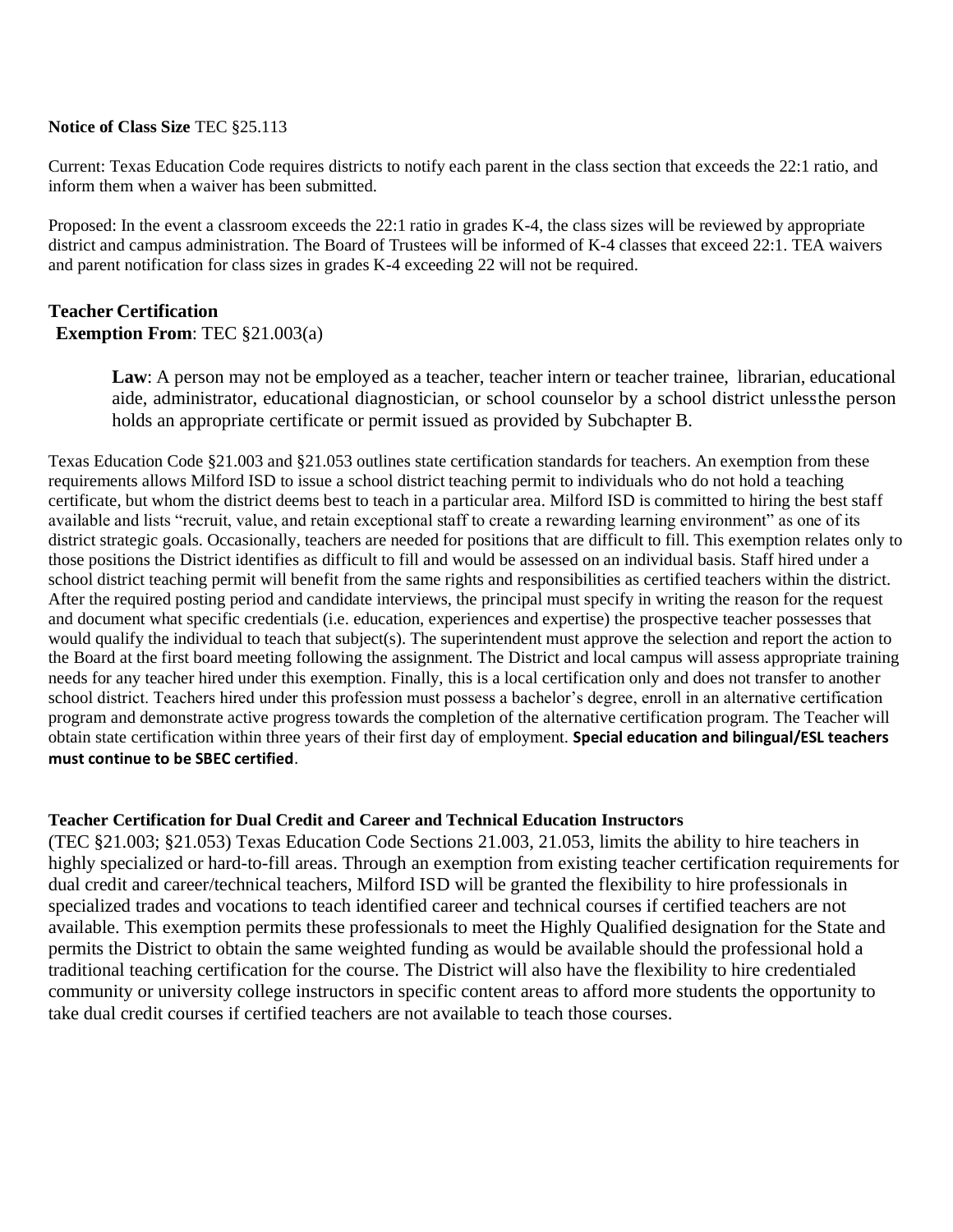## **Teacher Evaluation Exemption From**: TEC 21.352

**Proposal:** Milford ISD will use the T-Tess Appraisal system to evaluate teachers and will use appropriate instruments to evaluate all other staff members. All teachers are subject to and fall under the guidelines of the state code of ethics. As the T-Tess appraisal system is a growth-model, all teachers will be evaluated every year. Every teacher will receive a minimum of four informal walk-throughs per calendar school year; usually two in the fall and two in the spring. There will be at least one formal observation. Probationary contract teachers should expect their formal observation in the fall, and term teacher should expect their evaluation in the spring. Additional formal observations and walk-throughs may be added at the teacher request or at administrator discretion. See the T-Tess Teacher Appraisal Calendar at the back of this handbook.

(Revision: August 27, 2020 Board Approval.)

#### **Teacher Mentors**

Texas Education Code §21.458 requires that teacher mentors have three or more years of experience in the field. This limits the number of teachers who are allowed to serve as mentors and restricts teachers with exceptional skill or experience in the subject matter from sharing their knowledge with novice teachers. This is a need for MISD because of the rapid growth of the district.

#### **Campus Behavior Coordinator**

Texas Education Code §37.0012 constrains campus governance by requiring one person at each campus to be designated to serve as the campus behavior coordinator. Milford ISD utilizes a collaborative approach to discipline to foster the social and emotional learning of the student. This collaborative approach includes the parent, student, school administrator and counselor. Exemption from Texas Education Code §37.0012 allows Milford ISD campus principals to divide and/or delegate campus behavior coordinator duties to assistant principals as needed and appropriate designees.

#### **Removal of Unwanted Visitors**

Unauthorized Persons: Refusal of Entry, Ejection, Identification (Ed. Code 37.105) Current Law A district must maintain a record of each verbal warning issued under Section 37.105 (a)(2)(A), including the name of the person to whom the warning was issued and the date of issuance. At the time a person is refused entry to or ejected from a school district's property under Section 37.105, the district must provide the person a written information explaining how to appeal. Each school board must adopt a policy that uses the district's existing grievance process to permit a person ejected or denied entry to address the Board of Trustees in person within 90 days of the commencement of the appeal, unless the appeal is granted sooner.

Proposed Texas Education Code section 37.105 includes a process for ejecting or denying entry to a visitor who presents a substantial risk of harm or behaves in a manner inappropriate for the school setting. To better ensure the safety and security of students and staff in Milford ISD, we propose that the District not be required to maintain a record of each verbal warning of potential removal from district property/facilities, nor be required to provide written information explaining the appeal process to those who have been refused entry to district property/facilities or removed from district property/facilities. The District currently attempts to provide written notice to persons who are subject to potential refusal for entry or for removal from district property/facilities. Should an exemption from TEC §37.105 be granted, the District shall continue to provide written notice to persons who are subject to potential refusal for entry or for removal from district property/facilities in situations where the administrator on site feels it is reasonable and safe to do so. Campus and District administrators, as well as school resource officers and District police officers if applicable, may refuse to allow a person to enter or may eject a person from property under the District's control in accordance with law. An appeal notice must be filed with the Superintendent, in writing, and submitted to the Administration Office for review.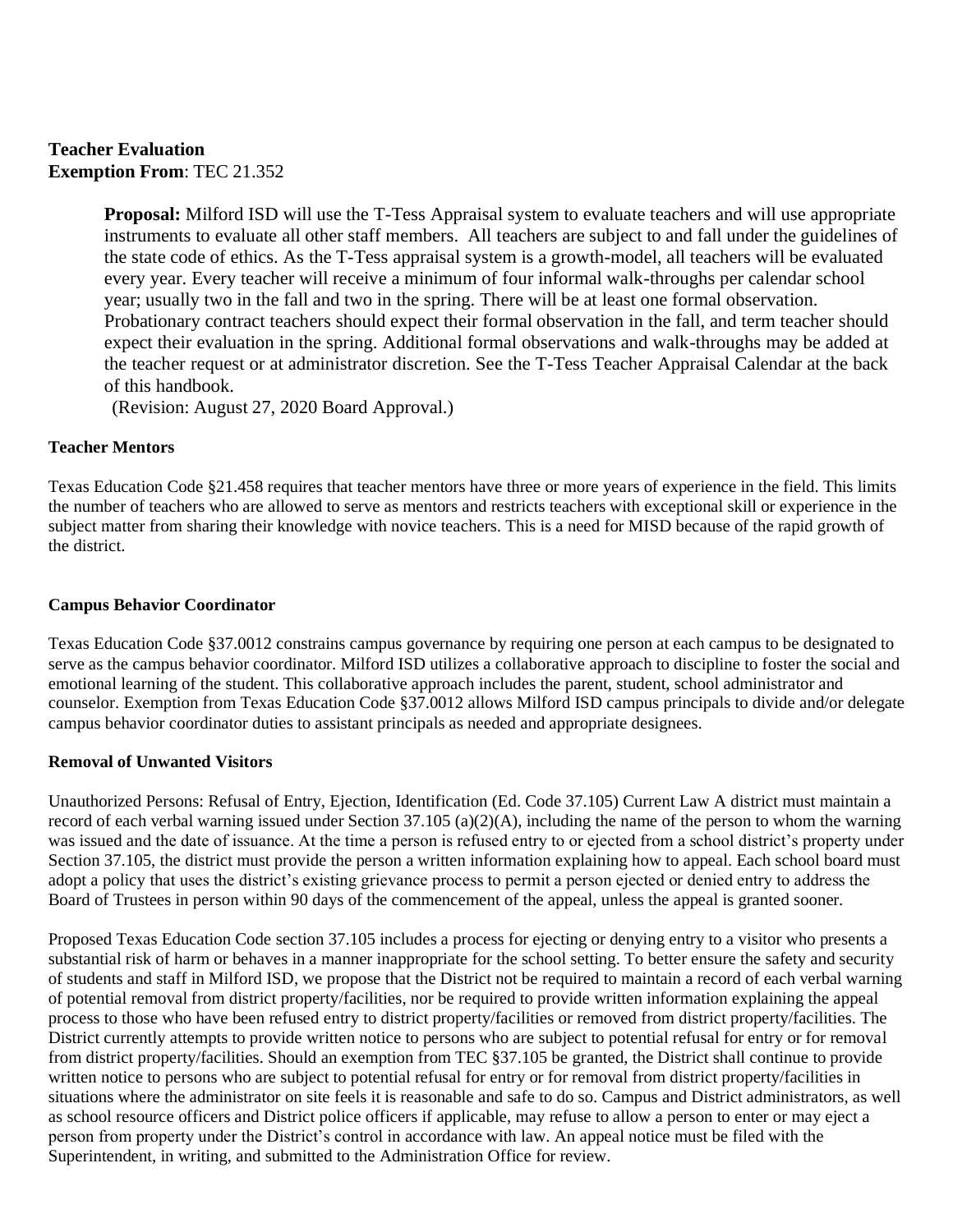#### **Out-of-School Suspensions**

Out-of-School Suspension for Students Below Grade 3 (Ed. Code 37.005) Current Law Under Texas Education Code 37.005, a student who is enrolled in a grade level below grade 3 may not be placed in out-of-school suspension, unless while on school property or while attending a school-sponsored or school-related activity on or off school property, the student engages in: 1. Conduct that contains the elements of an offense related to weapons under Penal Code 46.02 or 46.05; 2. Conduct that contains the elements of a violent offense related under Penal Code 22.01, 22.011, 22.02, 22.021 3. Selling, giving, or delivering to another person or possessing, using, or being under the influence of an amount of: a. Marijuana or a controlled substance, as defined by Health and Safety Code Chapter 481, or by 21 USC Section 801 et seq.; b. A dangerous drug, as defined by Health and Safety Code Chapter 483; or c. An alcoholic beverage, as defined by Alcoholic Beverage Code 1.04.

Proposed: To best serve the students of Milford ISD and provide a high quality learning environment for all students, the District proposes that school administrators be able to exercise professional judgment and place students of any grade level in out-of-school suspension when they deem it necessary for safety and in order to maintain an orderly learning environment for all students. Specifically, the District seeks the flexibility to authorize school administrators to suspend students out-ofschool below grade 3 when necessary. The District currently monitors the suspensions of all students, regardless of grade level, to ensure that District policy and the Student Code of Conduct are applied appropriately across the district. Should an exemption from TEC §37.005 be granted, the District would continue to monitor the suspensions of all students, which would now include students in grades below 3, to ensure that suspensions are appropriate. The benefits of the proposed innovation are to allow for school-based decision making, assist in maintaining an orderly learning environment for all students, and allow school administrators to more effectively ensure the safety and security of all students.

#### **Transfer Students**

(TEC §25.036) The transfer policy for non-resident students is deemed to be a one-year commitment on the part of the District. Proposal: Relief from the code governing this policy would eliminate the provision of a one-year commitment in the event of exceptional circumstances which would include, but are not limited to: student misbehavior warranting in or out of school suspension, placement in DAEP or expulsion; or attendance which falls below the TEA truancy standard including absences from school, and/or multiple instances of late arrival, early dismissal or late pickup.

Other Exemptions

## **Depositories Contract**

(TEC §45.205) Current statute requires school districts to enter into a two-year contract with a depository bank. This twoyear agreement does not provide stability which in term can cause depository banks to limit options of service, interest rates, and fees. In addition to costs and time involved in the request for proposal process, a district incurs additional costs for printing checks should the district be forced to change depositories. Proposal: Relief from this mandate would allow the District to continue with a depository bank as long as it is beneficial to the District.

Exemption From Future TEC Mandates To best serve our local Milford ISD community, staff, and students, Milford ISD hereby includes a provision in our Local Innovation Plan for the District to maintain control over any future, eligible Texas Education Code mandates, which may be exempted by a majority vote of the Milford ISD Board of Trustees.